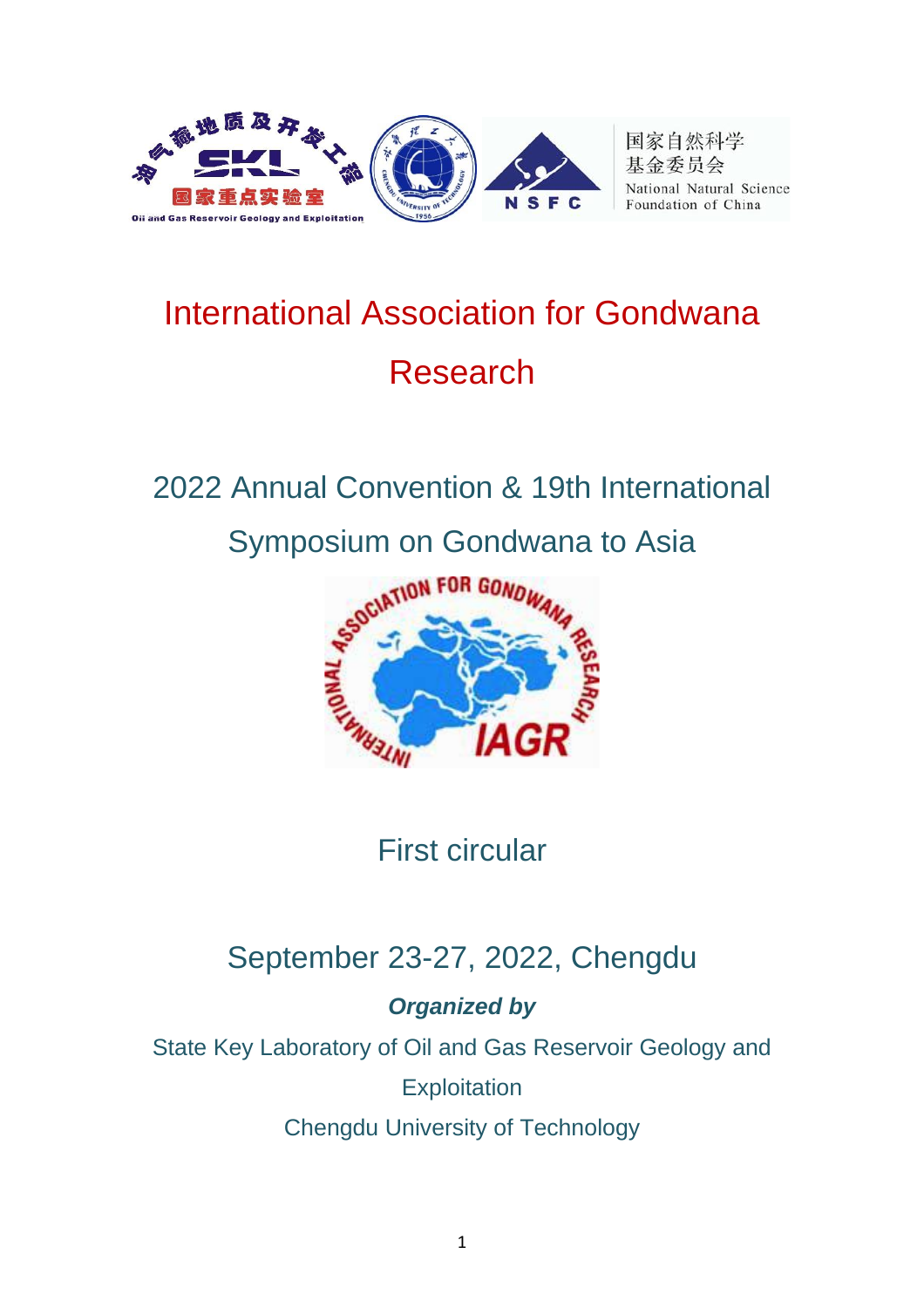### INTRODUCTION

The 2022 Annual Convention of the International Association for Gondwana Research (IAGR) and 19th International Symposium on Gondwana to Asia will be held in Chengdu, China, during September 23-27, 2022, organized by the Chengdu University of Technology, jointly with the IAGR.

The conference will commence with registration and ice breaker on September 23, and oral and poster sessions for 2 days during September 24-25, 2022. Subsequently, a 2-days field excursion will be conducted in the Emeishan Large Igneous Province (LIP) and related areas during September 26-27, 2022.

The IAGR annual conventions and Gondwana to Asia international conference series provide a global platform for presentation of new information and exchange of scientific knowledge on the history of supercontinents, cratons and continents, major orogenic belts, life evolution, resources and environment. The annual conventions of IAGR have high reputation as venues for the advancement of science, and one of the best platforms for interaction with renowned geoscientists. The focal themes for the 2022 conference are as follows:

- ⚫ Continents, cratons and supercontinents
- Tectonics and metallogeny
- Life evolution and surface environment
- Sedimentary basin evolution and petroleum system

The official language of the conference is English.

### SCIENTIFIC COMMITTEE

#### Chair:

Ming-Cai Hou (Chengdu University of Technology, China)

#### Co-Chairs:

M. Santosh (China University of Geosciences, Beijing, China) Zhi-Wu Li (Chengdu University of Technology, China) Hao Zou (Chengdu University of Technology, China)

#### Members: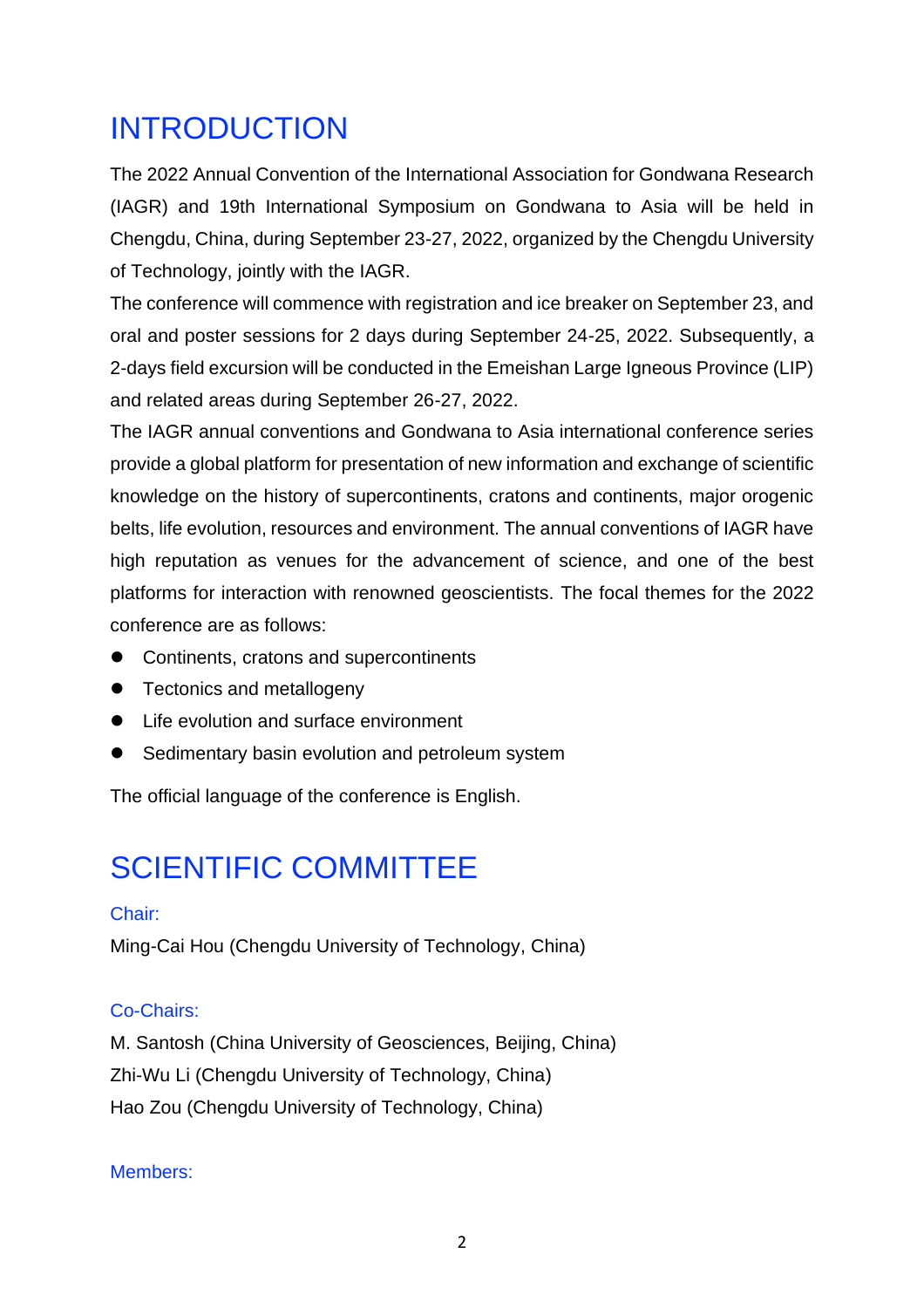- M. Yoshida (Japan) J.G. Meert (USA) R.D. Nance (USA) D.I. Groves (Australia) S. Kwon (South Korea) T. Tsunogae (Japan) S.Z. Li (China) C.X. Yang (China) I. Safonova (Russia) S. Glorie (Australia) Y.P. Dong (China) J.L. Liu (China) F. Pirajno (Australia) L. Tang (China)
- A. Vasanthi (India)

### ORGANIZING COMMITTEE

#### Chair:

Ming-Cai Hou (Chengdu University of Technology, China)

#### Co-Chairs:

M. Santosh (China University of Geosciences, Beijing, China) Zhi-Wu Li (Chengdu University of Technology, China) Hao Zou (Chengdu University of Technology, China)

#### Members:

J.G. Meert (Australia) S. Kwon (South Korea) I. Safonova (Russia) R.M. Palin (U.K.) A. Festa (Italy) D. Lingley (Japan)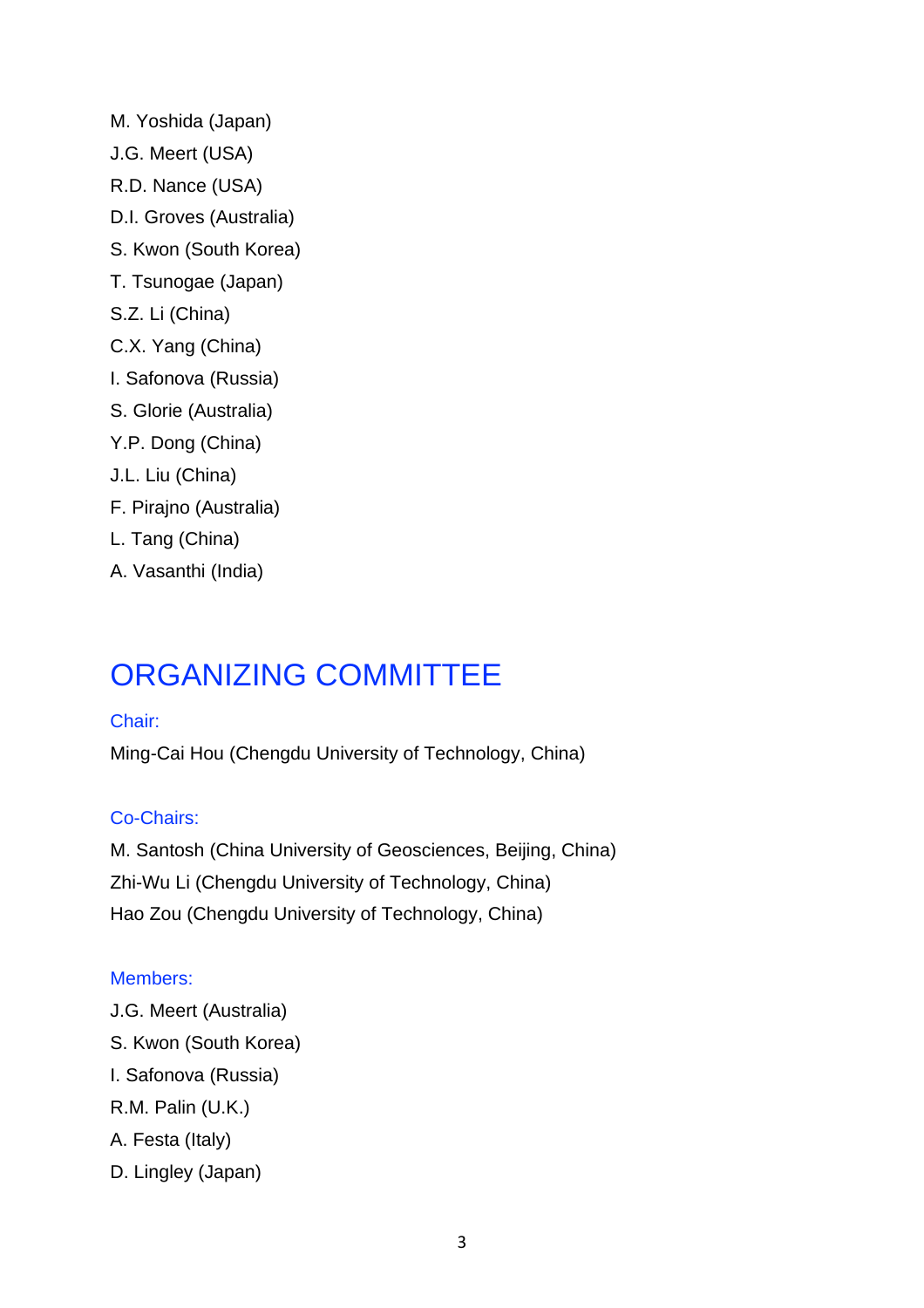#### E. Shaji (India)

X.J. Wang (Chengdu University of Technology, China) A.Q. Chen(Chengdu University of Technology, China) X.G. Lang (Chengdu University of Technology, China) F.H. Xiong (Chengdu University of Technology, China) X.H. Lang (Chengdu University of Technology, China) H. Huang (Chengdu University of Technology, China) Q. Ren (Chengdu University of Technology, China)

### **Schedule**

- ⚫ September 23, 2022: Registration and ice breaker.
- ⚫ September 24-25, 2022: Inaugural function and keynotes, oral and poster presentations, Gondwana Research 2022 Best Paper Award Ceremony, Geoscience Frontiers Best Paper Award Ceremony, IAGR Best Student Poster Award, IAGR General Assembly, IAGR Executive Council Meeting, Gondwana Research and Geoscience Frontiers Annual Editorial Board Meetings.
- September 26-27: Field excursion to Emeishan Large Igneous Province (ELIP).
- NOTE: if the situation for COVID-19 is still serious, our meeting will be conducted in a hybrid way, both physical and virtual.

### Registration and field excursion fee

- ⚫ Registration fee: Professional delegates: US\$300; Student delegates: US\$150, including abstract volume, ice breaker, working lunch and symposium banquet.
- Excursion fee: Professional delegates: US\$160; Student delegates: US\$80, including one overnight hotel and four meals. **No registration fee for online participation.**

### **Abstracts**

Abstracts for the oral and poster presentations and registration forms must be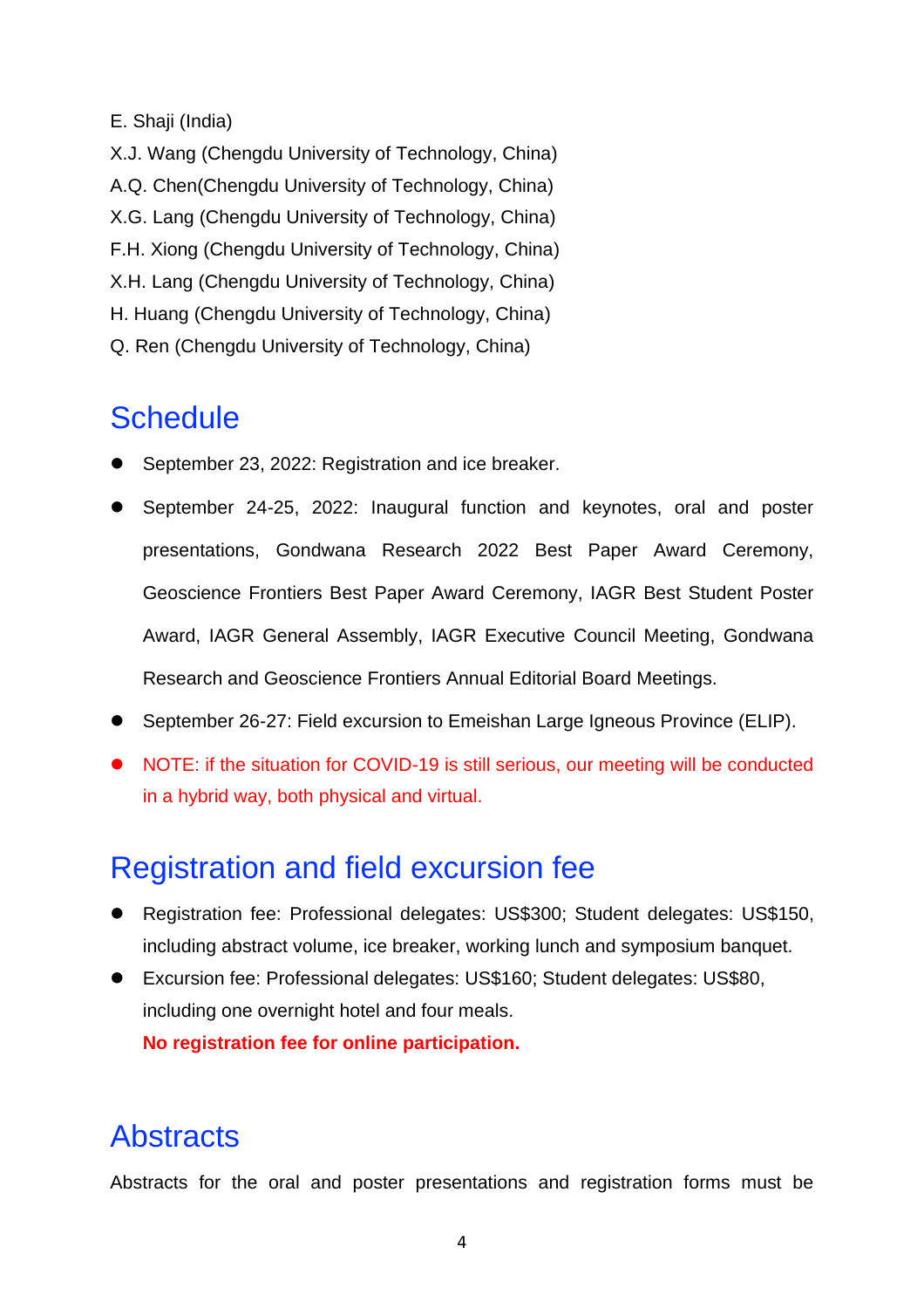submitted before June 30, 2022. Abstracts should follow the format of Gondwana Research (http://www.sciencedirect.com/science/journal/aip/1342937X) and can be up to three printed pages with a maximum of one figure (in jpg format) and one table (in Excel format). E-mail your abstract files to: zouhao@cdut.edu.cn with a copy to chengxue.yang@qq.com. The text and table if any should be in editable Word file and the figure should be in .jpg or .tif file.

The Chengdu University of Technology and IAGR cordially invites you to participate in this important international conference.

**Please return the attached Preliminary Registration form duly filled in, as soon as possible, and latest by January 15, 2022 to Dr. Hao Zou at: zouhao@cdut.edu.cn**

**Conference Secretariate Ming-Cai Hou Zhi-Wu Li Hao Zou\*** State Key Laboratory of Oil and Gas Reservoir Geology and Exploitation Chengdu University of Technology, Chengdu 610059, China E-mail address: zouhao@cdut.edu.cn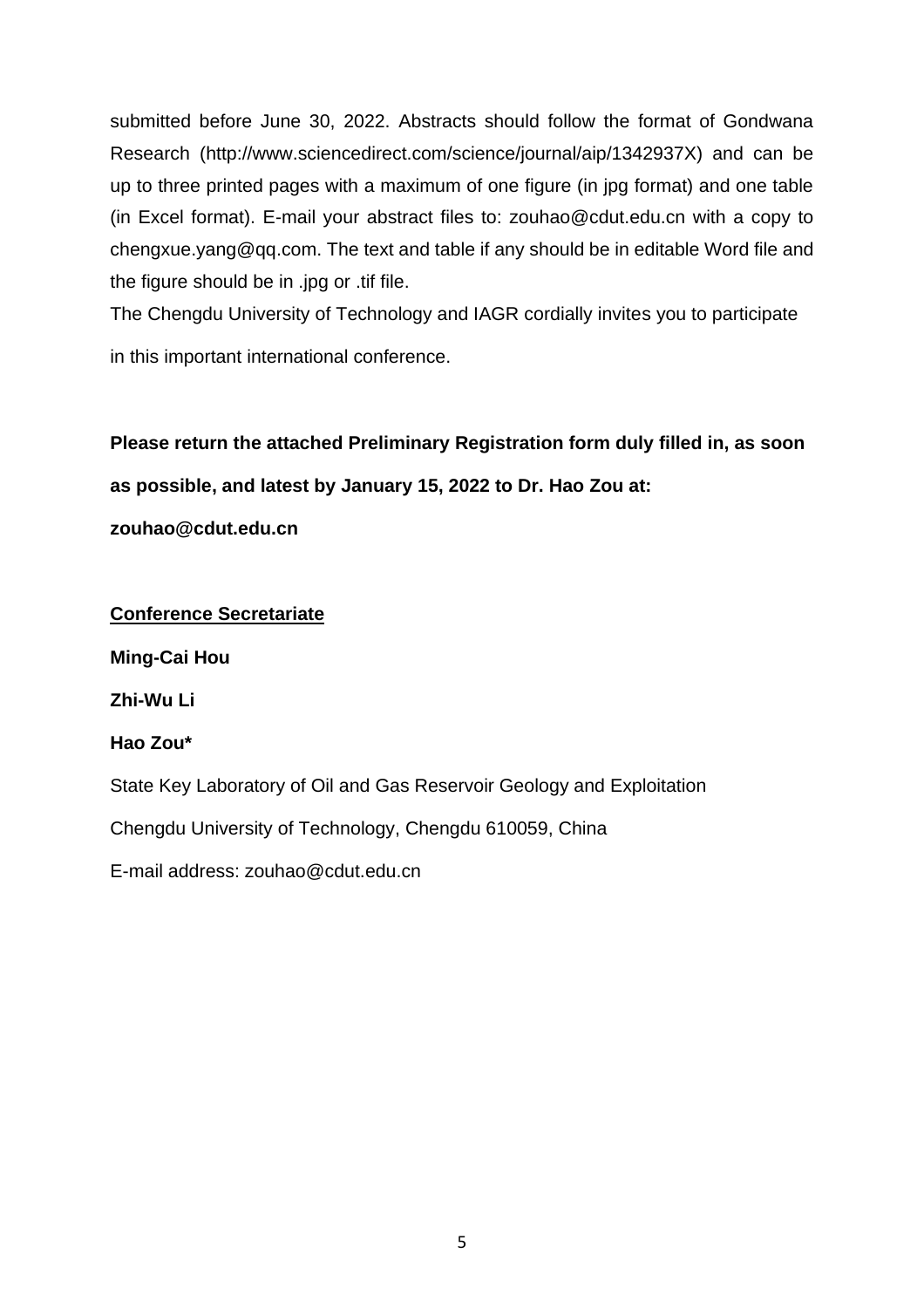

Figure 1 Geological maps showing the field trip segments.